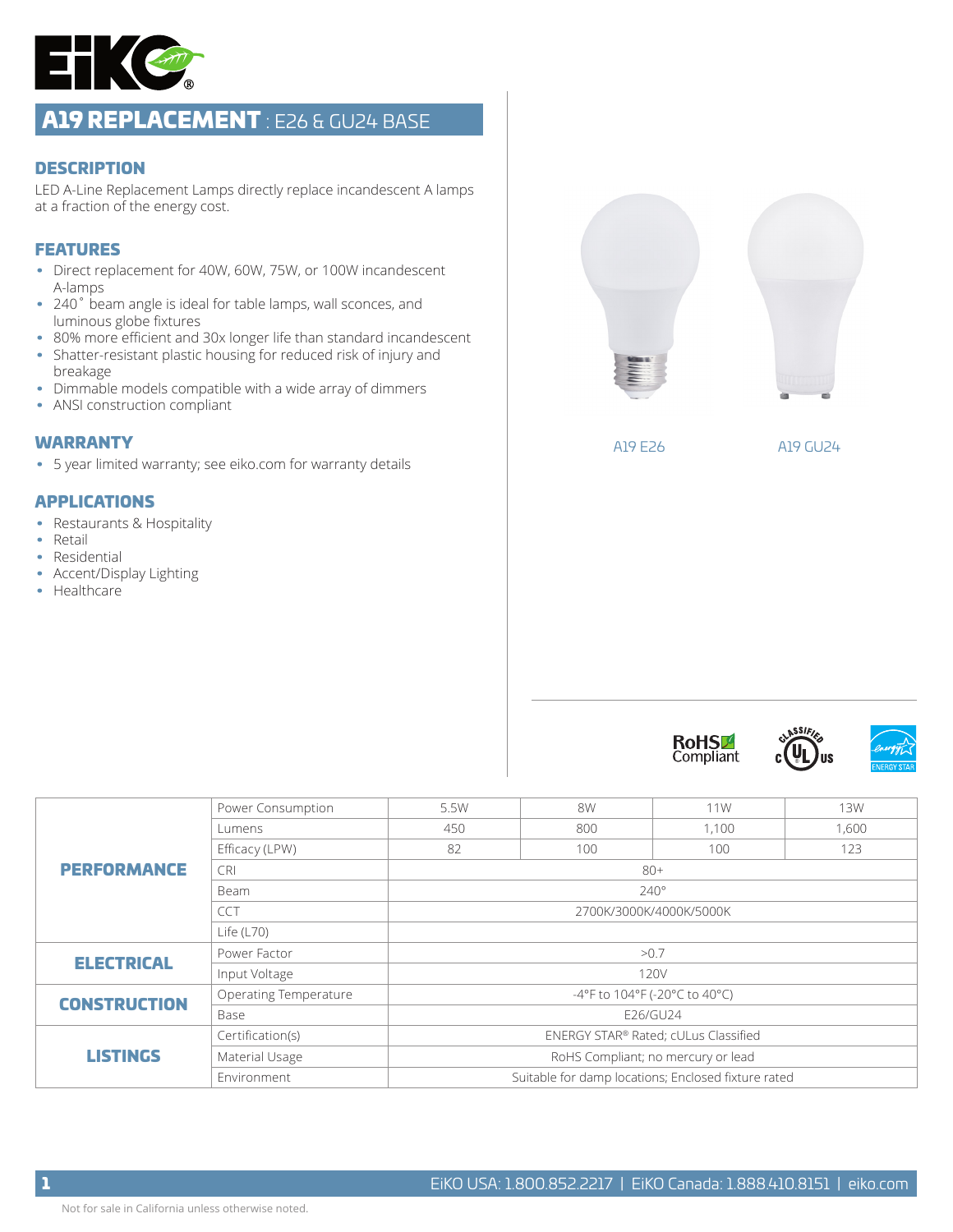### PERFORMANCE SUMMARY

### A19 MEDIUM BASE (E26):

| Order<br>Code | Item#                     | <b>Lumens</b> | <b>Watts</b> | <b>LPW</b> | <b>CCT</b> | <b>CRI</b> | <b>Beam</b> | <b>MOL</b> | <b>MOD</b> | Life/<br><b>Hours</b> | <b>Replaces</b><br>Incan. | ES      |
|---------------|---------------------------|---------------|--------------|------------|------------|------------|-------------|------------|------------|-----------------------|---------------------------|---------|
| 11067         | LED5.5WA19/OMN/827-DIM-B  | 450           | 5.5W         | 82         | 2700K      | $80+$      | $240^\circ$ | 4.25''     | 2.36''     | 25,000                | 40W A19                   | $\star$ |
| 11068         | LED5.5WA19/OMN/830-DIM-B  | 450           | 5.5W         | 82         | 3000K      | $80+$      | $240^\circ$ | 4.25''     | 2.36''     | 25,000                | 40W A19                   | $\star$ |
| 11069         | I FD5.5WA19/OMN/840-DIM-B | 450           | 5.5W         | 82         | 4000K      | $80+$      | $740^\circ$ | 4.25''     | 2.36''     | 25,000                | 40W A19                   | $\star$ |
| 11070         | LED8WA19/OMN/827-B        | 800           | 8W           | 100        | 2700K      | $80+$      | $240^\circ$ | 4.25''     | 2.36''     | 25,000                | 60W A19                   | $\star$ |
| 11071         | LED8WA19/OMN/830-B        | 800           | 8W           | 100        | 3000K      | $80+$      | $240^\circ$ | 4.25''     | 2.36''     | 25,000                | 60W A19                   | $\star$ |
| 11072         | LED8WA19/OMN/840-B        | 800           | 8W           | 100        | 4000K      | $80+$      | $240^\circ$ | 4.25''     | 2.36''     | 25,000                | 60W A19                   | $\star$ |
| 11073         | LED8WA19/OMN/850-B        | 800           | 8W           | 100        | 5000K      | $80+$      | $240^\circ$ | 4.25''     | 2.36''     | 25,000                | 60W A19                   | $\star$ |
| 12543         | I FD8WA19/OMN/827-C       | 800           | 8W           | 100        | 2700K      | $80+$      | $240^\circ$ | 4.25''     | 2.36''     | 25,000                | 60W A19                   | $\star$ |
| 12544         | LED8WA19/OMN/830-C        | 800           | 8W           | 100        | 3000K      | $80+$      | $240^\circ$ | 4.25''     | 2.36''     | 25,000                | 60W A19                   | $\star$ |
| 12545         | LED8WA19/OMN/840-C        | 800           | 8W           | 100        | 4000K      | $80+$      | $240^\circ$ | 4.25''     | 2.36''     | 25,000                | 60W A19                   | $\star$ |
| 12546         | LED8WA19/OMN/850-C        | 800           | 8W           | 100        | 5000K      | $80+$      | $240^\circ$ | 4.25''     | 2.36''     | 25,000                | 60W A19                   | $\star$ |
| 11074         | I FD8WA19/OMN/827-DIM-B   | 800           | 8W           | 100        | 2700K      | $80+$      | $240^\circ$ | 4.25''     | 2.36''     | 25,000                | 60W A19                   | $\star$ |
| 11075         | LED8WA19/OMN/830-DIM-B    | 800           | 8W           | 100        | 3000K      | $80+$      | $240^\circ$ | 4.25''     | 2.36''     | 25,000                | 60W A19                   | $\star$ |
| 11076         | LED8WA19/OMN/840-DIM-B    | 800           | 8W           | 100        | 4000K      | $80+$      | $240^\circ$ | 4.25''     | 2.36''     | 25,000                | 60W A19                   | $\star$ |
| 11077         | I FD8WA19/OMN/850-DIM-B   | 800           | 8W           | 100        | 5000K      | $80+$      | $240^\circ$ | 4.25''     | 2.36''     | 25,000                | 60W A19                   | $\star$ |
| 11081         | I FD11WA19/OMN/827-DIM-B  | 1.100         | 11W          | 100        | 2700K      | $80+$      | $740^\circ$ | 4.25''     | 2.36''     | 25,000                | 75W A19                   | $\star$ |
| 11082         | I FD11WA19/OMN/830-DIM-B  | 1.100         | 11W          | 100        | 3000K      | $80+$      | $240^\circ$ | 4.25''     | 2.36''     | 25,000                | 75W A19                   | $\star$ |
| 11083         | I FD11WA19/OMN/840-DIM-B  | 1.100         | 11W          | 100        | 4000K      | $80+$      | $240^\circ$ | 4.25''     | 2.36''     | 25,000                | 75W A19                   | $\star$ |
| 11084         | I FD11WA19/OMN/850-DIM-B  | 1.100         | 11W          | 100        | 5000K      | $80+$      | $240^\circ$ | 4.25''     | 2.36''     | 25,000                | 75W A19                   | $\star$ |
| 11088         | I FD13WA19/OMN/827-DIM-B  | 1,600         | 13W          | 123        | 2700K      | $80+$      | $740^\circ$ | 4.6''      | 2.36''     | 25,000                | 100W A19                  | $\star$ |
| 11089         | LED13WA19/OMN/830-DIM-B   | 1,600         | <b>13W</b>   | 123        | 3000K      | $80+$      | $240^\circ$ | 4.6''      | 2.36''     | 25,000                | 100W A19                  | $\star$ |
| 11090         | I FD13WA19/OMN/840-DIM-B  | 1,600         | <b>13W</b>   | 123        | 4000K      | $80+$      | $240^\circ$ | 4.6''      | 2.36''     | 25,000                | 100W A19                  | $\star$ |
| 11091         | I FD13WA19/OMN/850-DIM-B  | 1,600         | <b>13W</b>   | 123        | 5000K      | $80+$      | $240^\circ$ | 4.6''      | 2.36''     | 25,000                | 100W A19                  | $\star$ |

### A19 GU24 BASE:

| <b>Order</b><br>Code | tem#                         | Lumens Watts LPW |     |          | <b>CCT</b> |       | <b>CRI Beam MOL MOD</b> |        |        | Life/<br><b>Hours</b> | <b>Replaces</b><br>Incan. | <b>ES</b> |
|----------------------|------------------------------|------------------|-----|----------|------------|-------|-------------------------|--------|--------|-----------------------|---------------------------|-----------|
| 11078                | LED8WA19/OMN/827-GU24-DIM-B  | 800              | 8W  | 100      | 2700K      | $80+$ | $740^\circ$             | 4.25'' | 2.36"  | 25,000                | 60W A19                   | $\star$   |
| 11079                | LED8WA19/OMN/830-GU24-DIM-B  | 800              | 8W  | $100 \,$ | 3000K      | $80+$ | $740^\circ$             | 4.25'' | 236"   | 25,000                | 60W A19                   | ★         |
| 11080                | LED8WA19/OMN/840-GU24-DIM-B  | 800              | 8W  | 100      | 4000K      | $80+$ | $740^\circ$             | 4.25'' | -2.36″ | 25.000                | 60W A19                   | *         |
| 11085                | LED11WA19/OMN/827-GU24-DIM-B | 1.100            | 11W | 100      | 2700K      | $80+$ | $740^\circ$             | 4.25'' | 2.36"  | 25,000                | 75W A19                   | ★         |
| 11086                | LED11WA19/OMN/830-GU24-DIM-B | 1.100            | 11W | 100      | 3000K      | $80+$ | $740^\circ$             | 4.25'' | 236"   | 25.000                | 75W A19                   | *         |
| 11087                | LED11WA19/OMN/840-GU24-DIM-B | 1.100            | 11W | 100      | 4000K      | $80+$ | $740^\circ$             | 4.25'' | : 36″  | 25,000                | 75W A19                   | ★         |

*NOTE: Use order code when ordering.* ★*ENERGY STAR® Rated* 

## DIMENSIONS



Rev. 3/21/22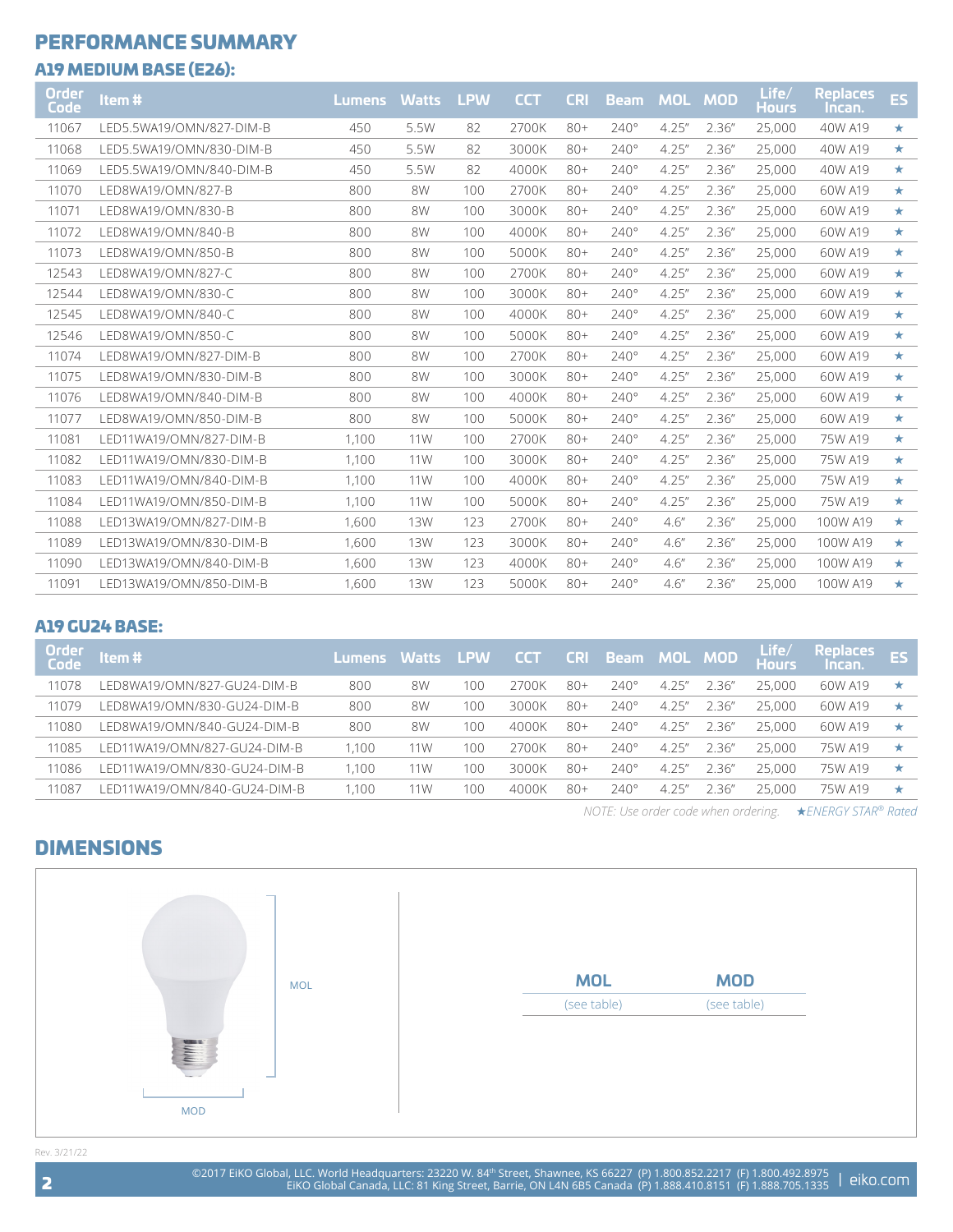## DIMMER COMPATIBILITY

| Manufacturer  | <b>Part Number</b>                      | 5.5W<br>450 lm   | 8W<br>800 lm     | 11W<br>1,100 lm  | 13W<br>1,600 lm  |
|---------------|-----------------------------------------|------------------|------------------|------------------|------------------|
| <b>ADORNE</b> | ADPD4531W2                              | ✓                | ✓                | ✓                | Х                |
| <b>ADORNE</b> | ADWR703HW4                              | ✓                | ✓                | ✓                | X                |
| AH            | SDM/600/WHTTE 600W                      | ✓                | ✓                | ✓                | X                |
| ALMOND        | LUXDM600-12 600W                        | ✓                | ✓                | ✓                | X                |
| COOPER        | DAL06P-C2-K                             | X                | X                | X                | X                |
| COOPER        | TAL06P-C2-K                             | X                | X                | $\boldsymbol{x}$ | X                |
| COOPER        | SAL06P-W-K                              | X                | X                | $\boldsymbol{x}$ | X                |
| <b>CTL</b>    | DM600-12-3 600W                         | ✓                | ✓                | ✓                | ✓                |
| <b>EATON</b>  | TAL06P1-C5                              | Х                | Х                | X                | X                |
| <b>EATON</b>  | AAL06-C1                                | X                | X                | X                | X                |
| <b>EATON</b>  | SAL06P-LA-K                             | X                | X                | X                | X                |
| GE            | 18024 600W                              | $\boldsymbol{x}$ | X                | X                | X                |
| <b>HALO</b>   | SAL06P-W-HALOGF2                        | X                | Х                | X                | X                |
| LEGRAND       | HCL453PTC                               | ✓                | ✓                | ✓                | ✓                |
| LEGRAND       | RHCL453PW                               | ✓                | ✓                | ✓                | ✓                |
| LEVITON       | 6684 600W                               | ✓                | ✓                | ✓                | X                |
| LEVITON       | 6631-LA 600W                            | ✓                | ✓                | ✓                | ✓                |
| LEVITON       | IPI06 600W                              | X                | Х                | X                | ✓                |
| LEVITON       | S-600P-WH                               | X                | X                | X                | Х                |
| LEVITON       | LIGHT ALMOND NO.6672 600W               | ✓                | ✓                | ✓                | ✓                |
| LEVITON       | 603-6631-A 600W                         | ✓                | ✓                | ✓                | X                |
| LEVITON       | 6631-A 600W                             | $\checkmark$     | ✓                | ✓                | X                |
| LEVITON       | White/Lvory/Light Almond IPI10-1LZ 600W | X                | Х                | X                | X                |
| LEVITON       | WHITE NO.6674 600W                      | X                | X                | X                | ✓                |
| LEVITON       | LIGHT ALMOND NO.6681 600W               | X                | X                | X                | ✓                |
| LEVITON       | 6683-10Z 600W                           | ✓                | ✓                | ✓                | X                |
| LEVITON       | IPI06-1LZ 600W                          | $\checkmark$     | ✓                | ✓                | ✓                |
| LEVITON       | WHITE NO.6631 600W                      | ✓                | ✓                | ✓                | ✓                |
| LEVITON       | 6681                                    | ✓                | ✓                | ✓                | Х                |
| LUTRON        | DV-603P600W                             | Х                | Х                | Х                | ✓                |
| LUTRON        | S-600 600W                              | ✓                | ✓                | ✓                | ✓                |
| LUTRON        | LGCL-153CL 600W                         | X                | X                | X                | X                |
| LUTRON        | CT-103P-WH 1000W                        | ✓                | ✓                | ✓                | ✓                |
| LUTRON        | CTCL-153P-WH 600W                       | $\boldsymbol{x}$ | $\boldsymbol{x}$ | X                | $\boldsymbol{x}$ |
| LUTRON        | TGCL-153PH-WH 600W                      | Х                | Х                | Х                | ✓                |
| LUTRON        | D-600PH-DK 600W                         | ✓                | ✓                | ✓                | ✓                |
| LUTRON        | DV-603PR 600W                           | $\boldsymbol{x}$ | X                | X                | Х                |
| LUTRON        | S-600PR-WH 600W                         | $\boldsymbol{x}$ | $\boldsymbol{x}$ | Х                | X                |
| LUTRON        | DVWCL-153PH-WH 600W                     | $\boldsymbol{x}$ | $\boldsymbol{x}$ | $\boldsymbol{x}$ | ✓                |
| LUTRON        | DVW-600PH-WH 600W                       | Х                | Х                | X                | Х                |
| LUTRON        | DV-603PH-WH 600W                        | ✓                | ✓                | ✓                | ✓                |
| LUTRON        | DV-600PH-WH 600W                        | ✓                | ✓                | ✓                | ✓                |
| LUTRON        | S-603PGH-WH 600W                        | Х                | Х                | Х                | Х                |
| LUTRON        | WHITE NO.IPL06 600W                     | ✓                | ✓                | ✓                | ✓                |
| LUTRON        | S-600H-WH 600W                          | ✓                | ✓                | ✓                | ✓                |
| LUTRON        | S-10PH 1000W                            | ✓                | ✓                | ✓                | ✓                |
| LUTRON        | D-600RH-DK 600W                         | ✓                | ✓                | ✓                | ✓                |
| LUTRON        | TG-600PH-WH 600W                        | $\boldsymbol{x}$ | $\boldsymbol{x}$ | Х                | ✓                |
| LUTRON        | TG-600PH-IV 600W                        | ✓                | $\checkmark$     | ✓                | Х                |
| LUTRON        | CT-600PR-WH 600W GC                     | Х                | Х                | Х                | ✓                |

Rev. 3/21/22